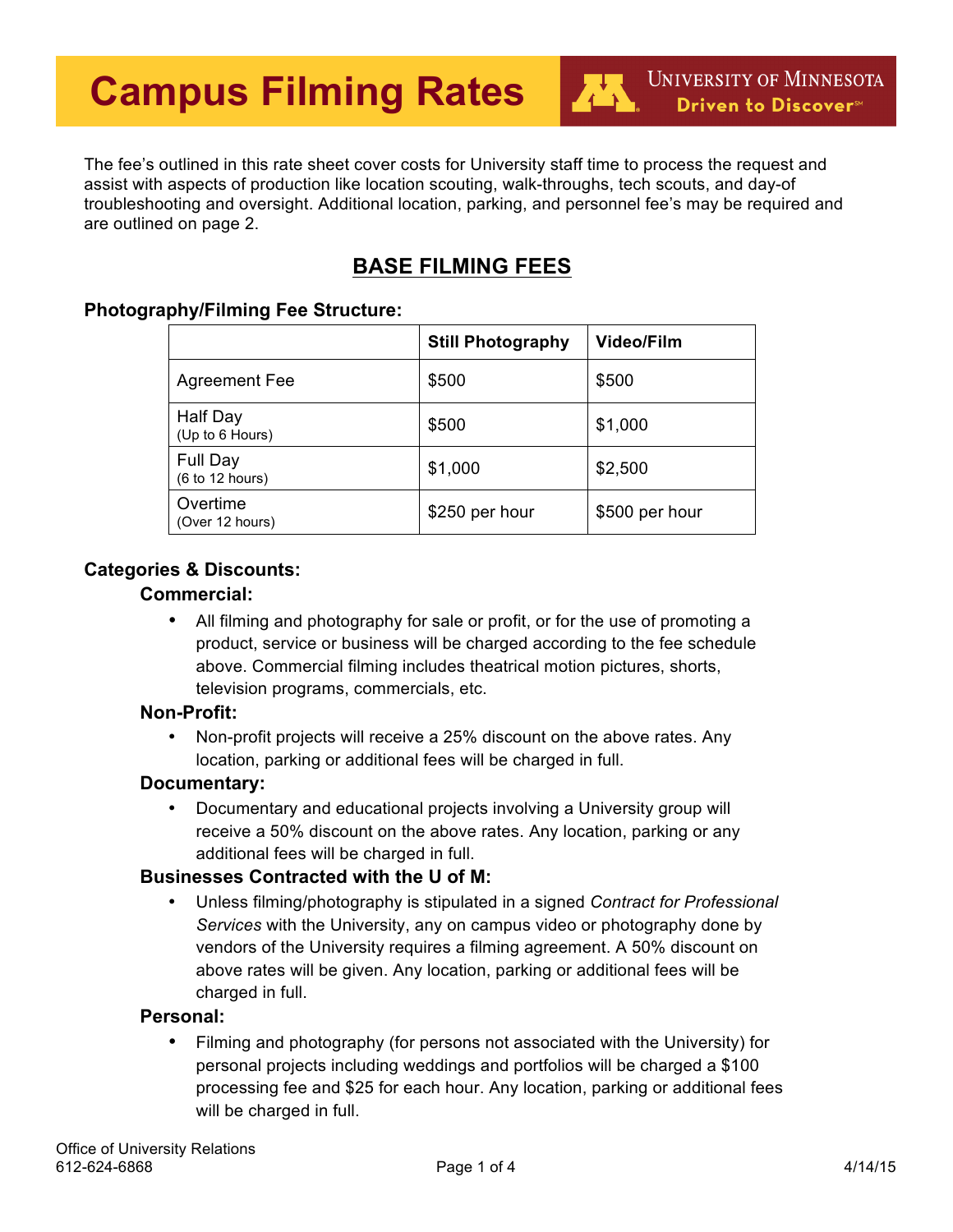# **U of M Alumni:**

• Filming for commercial purposes will receive a 50% discount on above rates. Location, parking and any additional fees will be charged in full.

杜

• Filming for personal projects including weddings and portfolios will be charged a \$100 processing fee and \$25 for each hour. Any location, parking or additional fees will be charged in full.

#### **Students:**

• Filming by students for current course assignments does not require a film agreement or a filming fee. Special guidelines apply.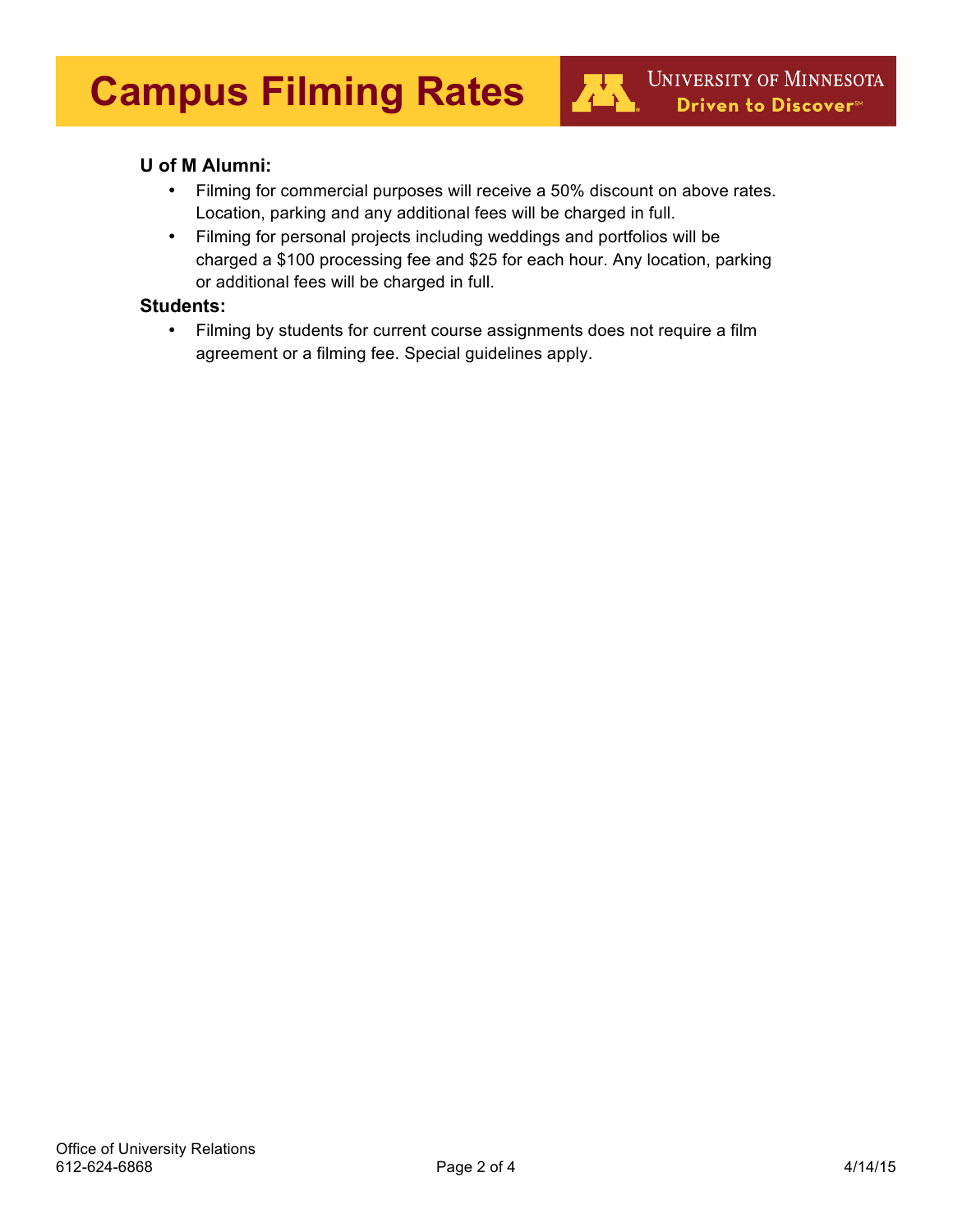# **Additional Filming Related Fees**

# **Location fees**

The University of Minnesota is an expansive campus with many locations available for filming. Approval and final rates must be negotiated with location managers. These are examples only and may change without notice.

## **Classrooms & Labs:**

- Classrooms are managed and reserved through the University's Office of Classroom Management. Consult www.classroom.umn.edu for current rates and availabilities for your production.
- Laboratories require review and approval by the department to which the lab space belongs.

#### **Libraries:**

• Library locations are available for filming. Productions must not conflict with normal library operations. Each location has unique fees and availability.

## **Stadium/Athletic Complexes:**

• Athletics facilities like TCF Bank Stadium, Mariucci and Williams Arenas, and other Gopher Sports facilities have unique fees and availabilities.

#### **Outdoors:**

• Exterior locations at the University are available for shoots, but public access to buildings, sidewalks, and streets cannot be blocked off without additional reviews, approvals, and permitting in some instances. Additional maintenance and repair fees will apply depending on location and the productions impact on University grounds.

#### **Theatres:**

• There are many theatre locations on campus; Northrup Auditorium, the Rarig Center, and Coffman Union are just a few. Each location has unique fees and availability.

## **Student Unions:**

• Student Unions at the University are available for shoots. Availability, site requirements, and fees are available from Student Unions and Activities.